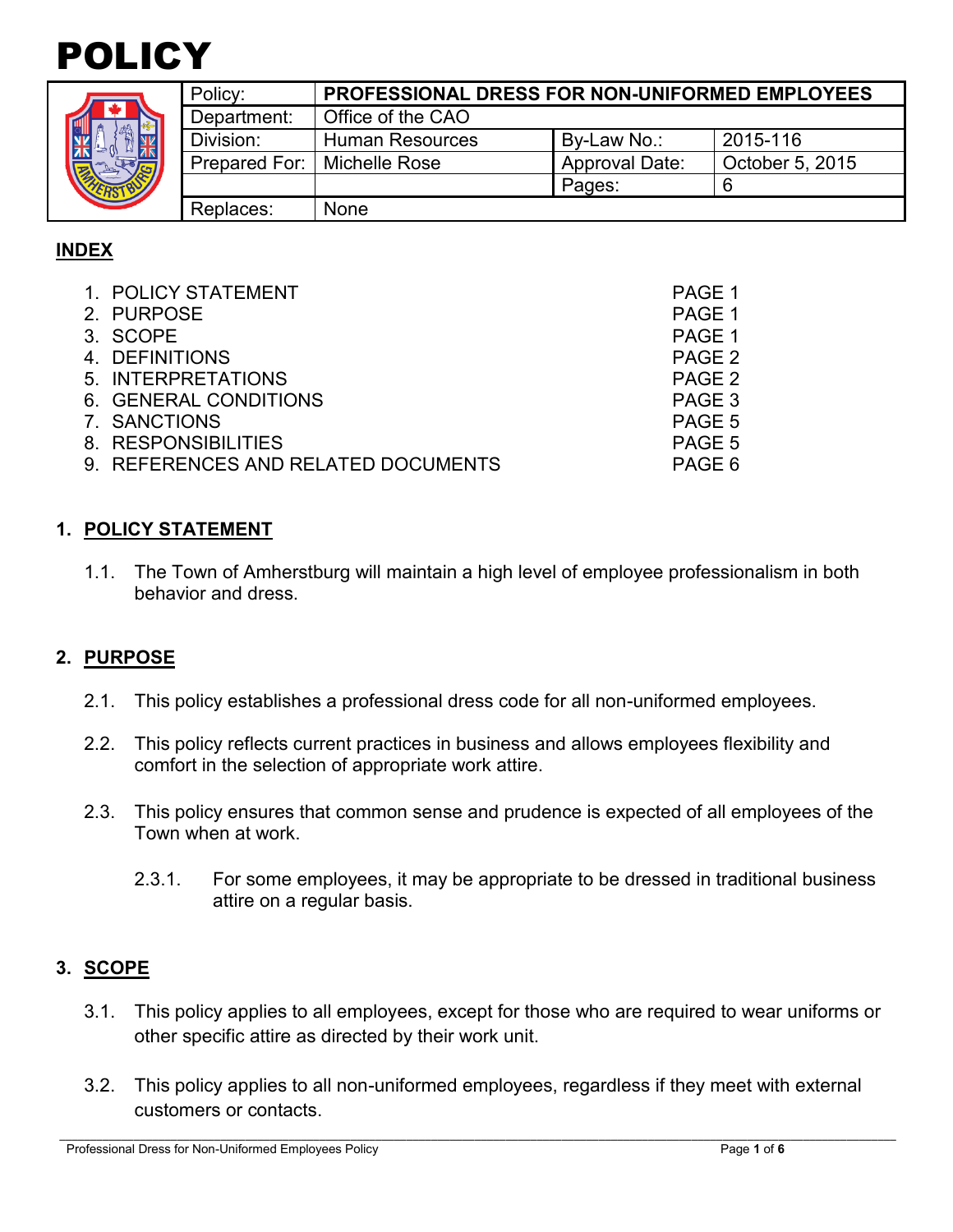- 3.3. All non-uniformed employees of the Town are required to dress in professional business attire.
- 3.4. This policy shall be reviewed every two years from the date it becomes effective, and/or sooner at the discretion of the CAO.

# **4. DEFINITIONS**

- 4.1. **Casual Day** is an approved designated day where employees may dress more casually than typically expected.
- 4.2. **Chief Administrative Officer (CAO)** is the Chief Administrative Officer for the Corporation of the Town of Amherstburg, which includes the roles and responsibilities as laid out in Section 229 of the *Municipal Act, 2001*.
- 4.3. **Clerk** is the Municipal Clerk for the Corporation of the Town of Amherstburg, which includes the roles and responsibilities as laid out in Section 228 of the *Municipal Act, 2001*.
- 4.4. **Council** refers to the current elected Council for the Corporation of the Town of Amherstburg. This includes, in its entirety, the Mayor, Deputy Mayor and five (5) Councillors.
- 4.5. **Director** is the person responsible for direction and operational control of a division as defined on the Town's organizational structure.
- 4.6. **Employee or Staff** is any person (or group thereof) who supplies services to the Corporation for wages including any union or non-union, regular or temporary, full-time, part-time, seasonal or casual staff member, including but not limited to permanent staff, temporary staff, committee members, students, recreation staff, contract employees, paid work placements, and adult crossing guards.
- 4.7. **Manager** reports directly to a Director (or the CAO in some instances) and who is responsible for a department within a division of the Corporation, as defined on the Town's organizational structure.
- 4.8. **Senior Management Team (SMT)** is comprised of the Chief Administrative Officer and the Directors. If a Director is unavailable, a delegate may be assigned.
- 4.9. **Town** is the Corporation of the Town of Amherstburg.

# **5. INTERPRETATIONS**

5.1. Any reference to this Policy to any statute or any section of a statute shall, unless expressly stated, be deemed to be reference to the statute as amended, restated or re-enacted from time to time. Any references to a By-law or Town policy shall be deemed to be a reference to the most recent passed policy or By-law and any replacements thereto.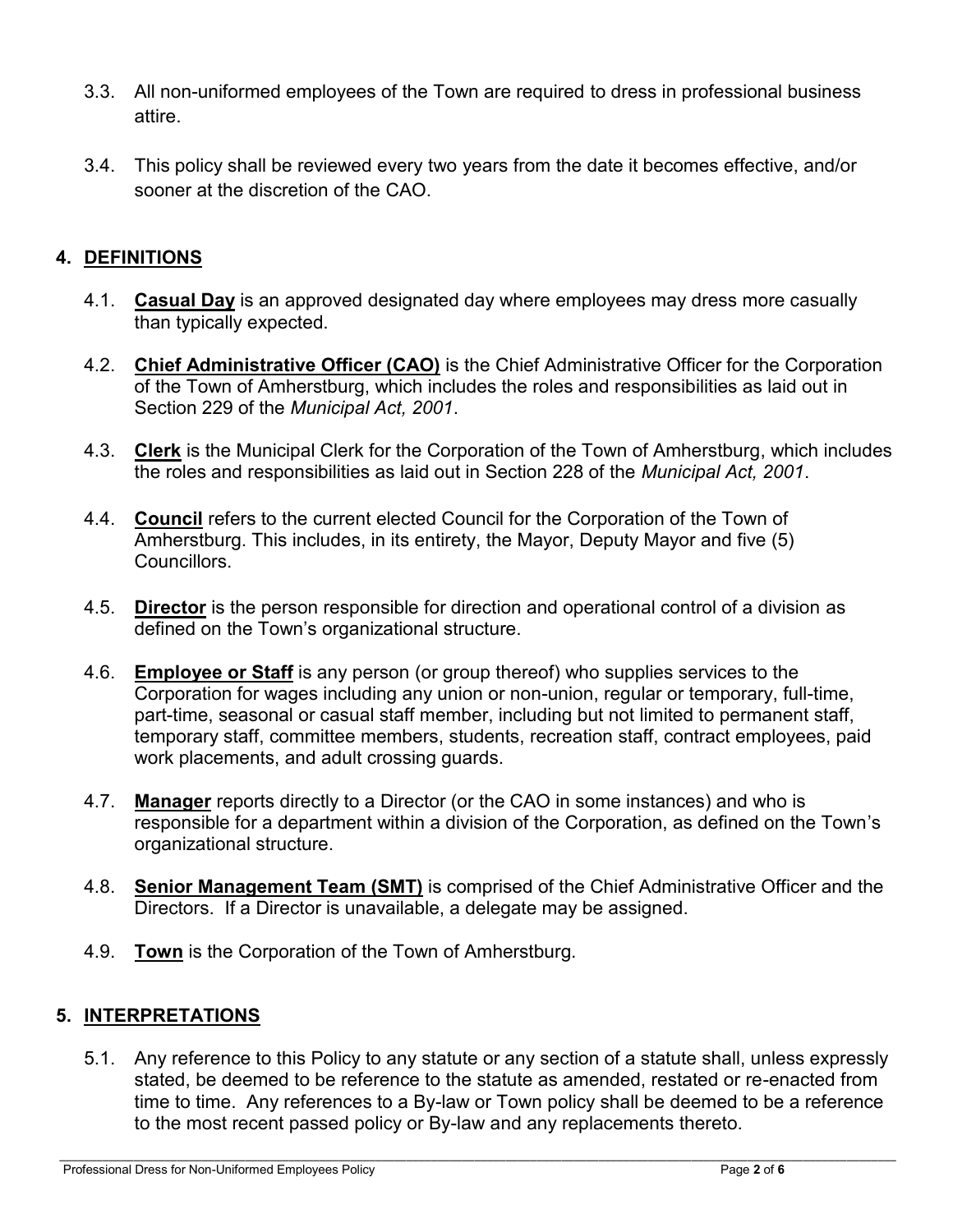### **6. GENERAL CONDITIONS**

#### 6.1. **Professional Dress Code**

- 6.1.1. Clothing that is considered in any of the following conditions is not acceptable for work attire and is not permitted:
	- 6.1.1.1. Too revealing;
	- 6.1.1.2. Tight fitting;
	- 6.1.1.3. In need of cleaning;
	- 6.1.1.4. In need of mending.
- 6.1.2. Clothing must not contain any image or wording that would be considered offensive, discriminatory, or in poor taste.
- 6.1.3. Daily work schedules must be kept in mind so that attire for all daily functions is deemed appropriate.
- 6.1.4. Employees attending a Council meeting are expected to wear more formal business attire.
- 6.1.5. Where employees meet with external customers or contacts, more formal business attire may be appropriate.
- 6.1.6. Professional business attire must be:
	- 6.1.6.1. Appropriate.
	- 6.1.6.2. Clean.
	- 6.1.6.3. Tasteful.
	- 6.1.6.4. In conformance with both local safety and corporate safety standards.
- 6.1.7. Professional dress is not to be disruptive to office operations or productivity.

#### 6.1.8. **Acceptable Professional Business Attire**

- 6.1.8.1. Acceptable professional business attire includes:
	- a. Blazers / sport coats
	- b. Suits
	- c. Dress pants, Dockers, khakis, or capri pants
	- d. Dresses or skirts that are just above, or at knee length, or longer
	- e. Collared shirts or blouses
	- f. Turtlenecks, tops, and sweaters
	- g. Dress shoes, dress sandals, and loafers
	- h. Appropriate ethno cultural business attire (i.e. saris, headscarves, turbans, etc.)
	- i. Appropriate business attire to accommodate a disability or medical condition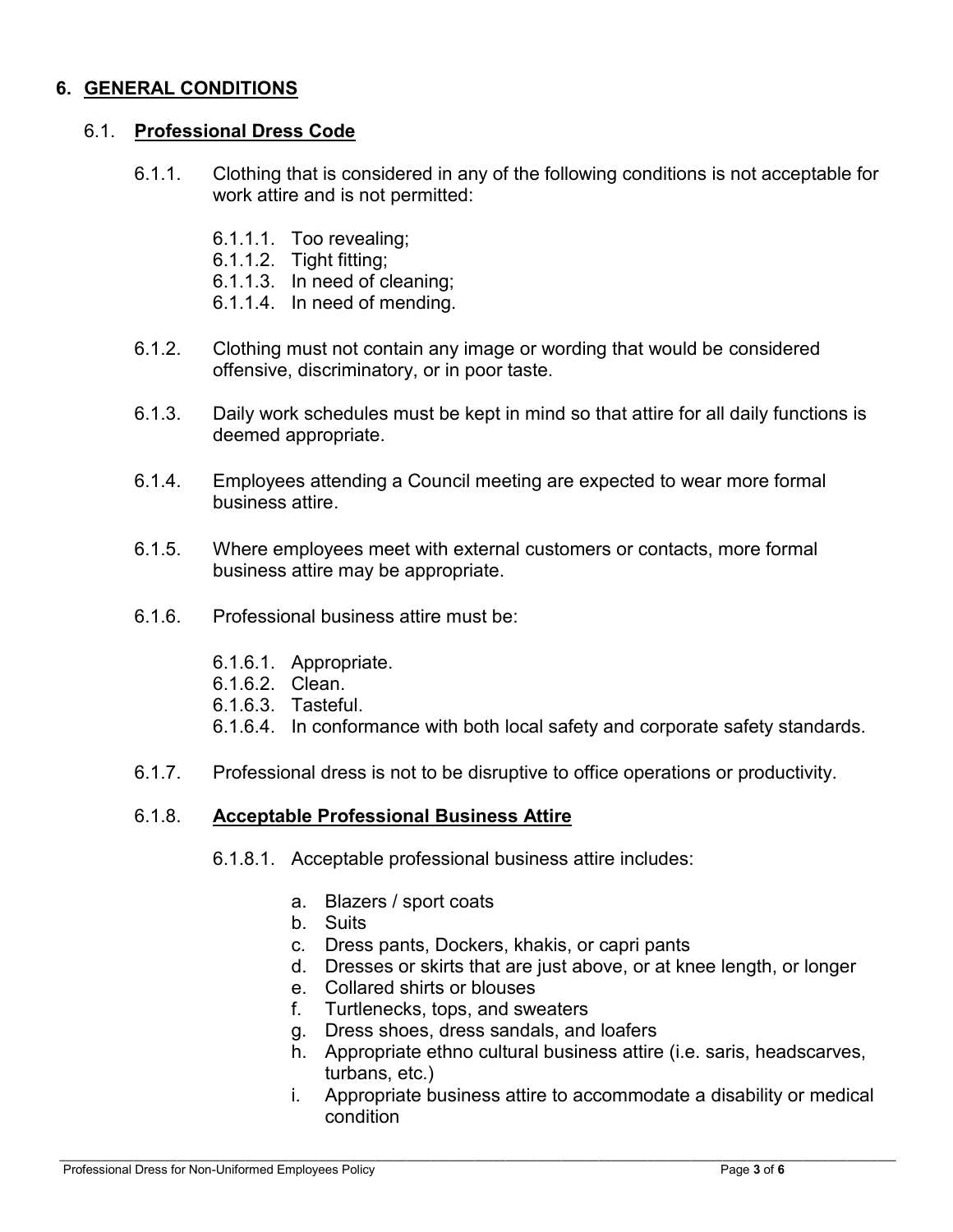#### 6.1.9. **Unacceptable Attire**

- 6.1.9.1. The following clothing is unacceptable at any time, including casual days:
	- a. Form fitting, stretch clothing
	- b. Made of such materials as, but not limited to: spandex, lycra, etc.
	- c. Sweat pants, sweat suits, or other athletic clothing
	- d. Tank tops, halter tops, low cut tops, crop tops, or tube tops
	- e. Low-cut trousers, designed to be revealing
	- f. Mini-skirts or mini-dresses
	- g. Flip flops or running shoes

### 6.1.10. **Conditionally Acceptable Clothing**

- 6.1.10.1. The following clothing is acceptable in office settings only on designated casual days:
	- a. Jeans
	- b. Dress shorts
- 6.1.10.2. For non-uniformed employees who are required to work outside, perform routine physical indoor work, work in a recreational setting, work in the elements, or whose duties may require them to work in an environment that is unclean (around equipment, in storage rooms, on work sites, etc.) the following work attire may be permitted with written authorization from their direct Supervisor:
	- a. Jeans or work pants
	- b. Hats or caps
	- c. Shorts that are just above or at knee length
	- d. Sport shoes or work boots
	- e. Instructional sportswear and footwear

#### 6.2. **Casual Days**

- 6.2.1. Casual Days may be designated where employees may dress more casually than is normally anticipated, in keeping with the professional dress code contained in this policy.
- 6.2.2. Casual days are designed at the discretion of the Human Resources Department in consultation with the CAO.
- 6.2.3. Employees required to wear uniforms shall not participate in Casual Days.
- 6.2.4. Casual days may be designated for special occasions, holidays, as fundraising events for charities, or any other purpose as deemed appropriate by the Human Resources Department.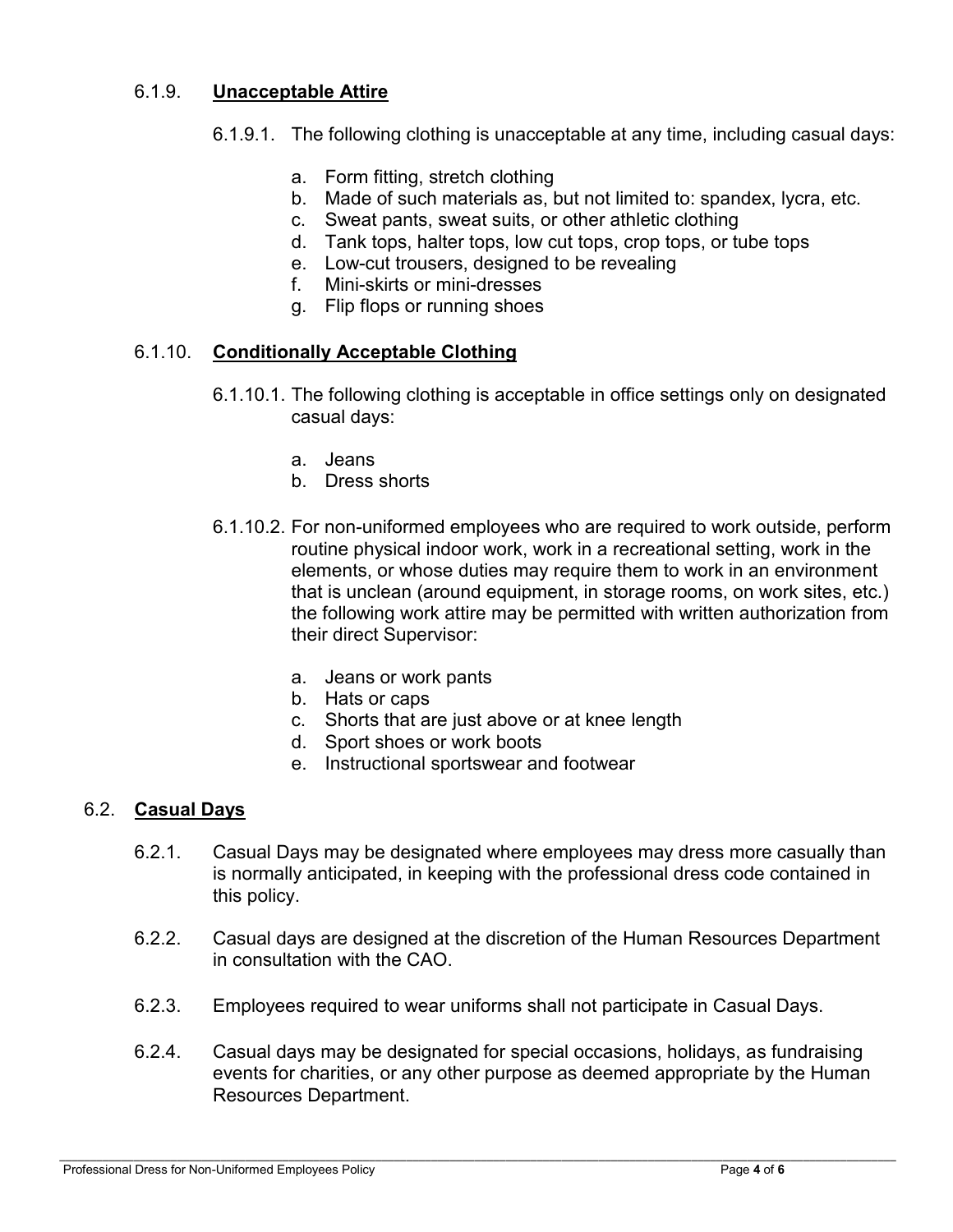# **7. SANCTIONS**

- 7.1. Employees found to be dressed in a manner contradictory to the Professional Dress Code defined in this policy will be directed to go home and change into appropriate attire before returning to work.
- 7.2. Employees sent home to change as a result of non-compliance to this policy are expected to return home and change into new attire in a reasonable amount of time to return to work on corporate time.
- 7.3. Employees returning to work after being sent home to change attire will be instructed on this policy and provided a copy.
- 7.4. The Manager of Human Resources will follow the appropriate discipline process as outlined in the Collective Agreement for any infractions affecting union personnel.
- 7.5. Repeat offenses of the professional dress code will be dealt with in accordance to the Town's discipline policy.

### **8. RESPONSIBLITIES**

- 8.1. The **CAO** has the authority and responsibility to:
	- 8.1.1. Consult with the Human Resources Department regarding the designation of casual days.

#### 8.2. The **Human Resources Department** has the authority and responsibility to:

- 8.2.1. Designate casual days as appropriate, in consultation with the CAO.
- 8.2.2. Ensure and enforce compliance to this policy in accordance to this policy and the current Collective Agreement.
- 8.2.3. Review this policy every two years or sooner, as required.

#### 8.3. **Managers and Supervisors** have the authority and responsibility to:

- 8.3.1. Instruct employees who have contravened this policy to return home, change into appropriate attire, and return to work.
- 8.3.2. Report to the Human Resources Department any infractions to this policy.